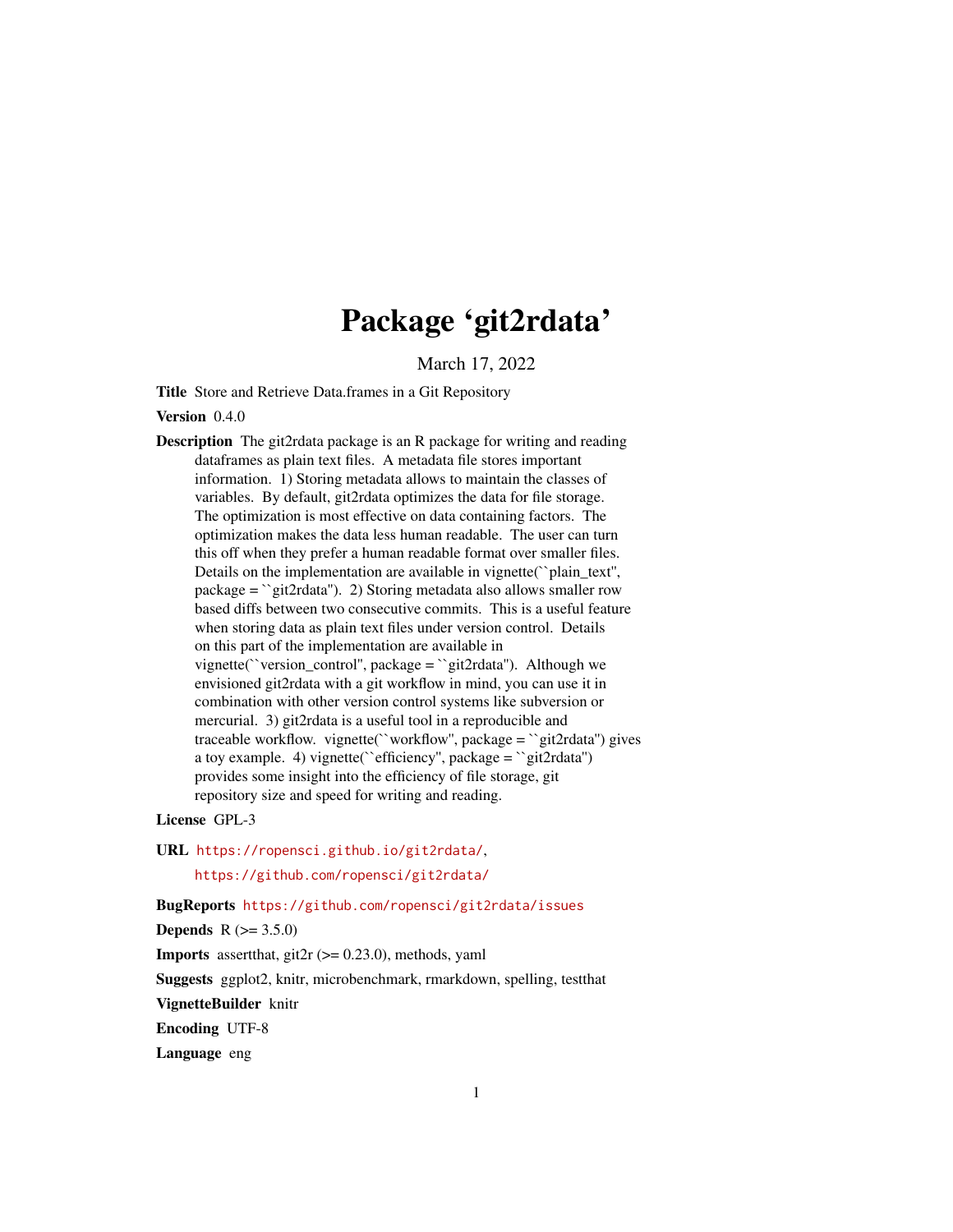<span id="page-1-0"></span>2 commit control of the committee of the committee of the committee of the committee of the committee of the committee of the committee of the committee of the committee of the committee of the committee of the committee o

#### RoxygenNote 7.1.2

Collate 'clean\_data\_path.R' 'datahash.R' 'git2rdata\_package.R' 'write\_vc.R' 'is\_git2rdata.R' 'is\_git2rmeta.R' 'list\_data.R' 'meta.R' 'prune.R' 'read\_vc.R' 'recent\_commit.R' 'reexport.R' 'relabel.R' 'rename\_variable.R' 'upgrade\_data.R' 'utils.R' 'verify\_vc.R'

#### NeedsCompilation no

Author Thierry Onkelinx [aut, cre] (<<https://orcid.org/0000-0001-8804-4216>>), Floris Vanderhaeghe [ctb] (<<https://orcid.org/0000-0002-6378-6229>>), Peter Desmet [ctb] (<<https://orcid.org/0000-0002-8442-8025>>), Els Lommelen [ctb] (<<https://orcid.org/0000-0002-3481-5684>>), Research Institute for Nature and Forest [cph, fnd]

Maintainer Thierry Onkelinx <thierry.onkelinx@inbo.be>

Repository CRAN

Date/Publication 2022-03-17 11:40:08 UTC

## R topics documented:

<span id="page-1-1"></span>commit *Re-exported Function From* git2r

#### Description

See [commit](#page-1-1) in git2r.

#### See Also

Other version\_control: [pull\(](#page-6-1)), [push\(](#page-6-2)), [recent\\_commit\(](#page-8-1)), [repository\(](#page-13-1)), [status\(](#page-16-1))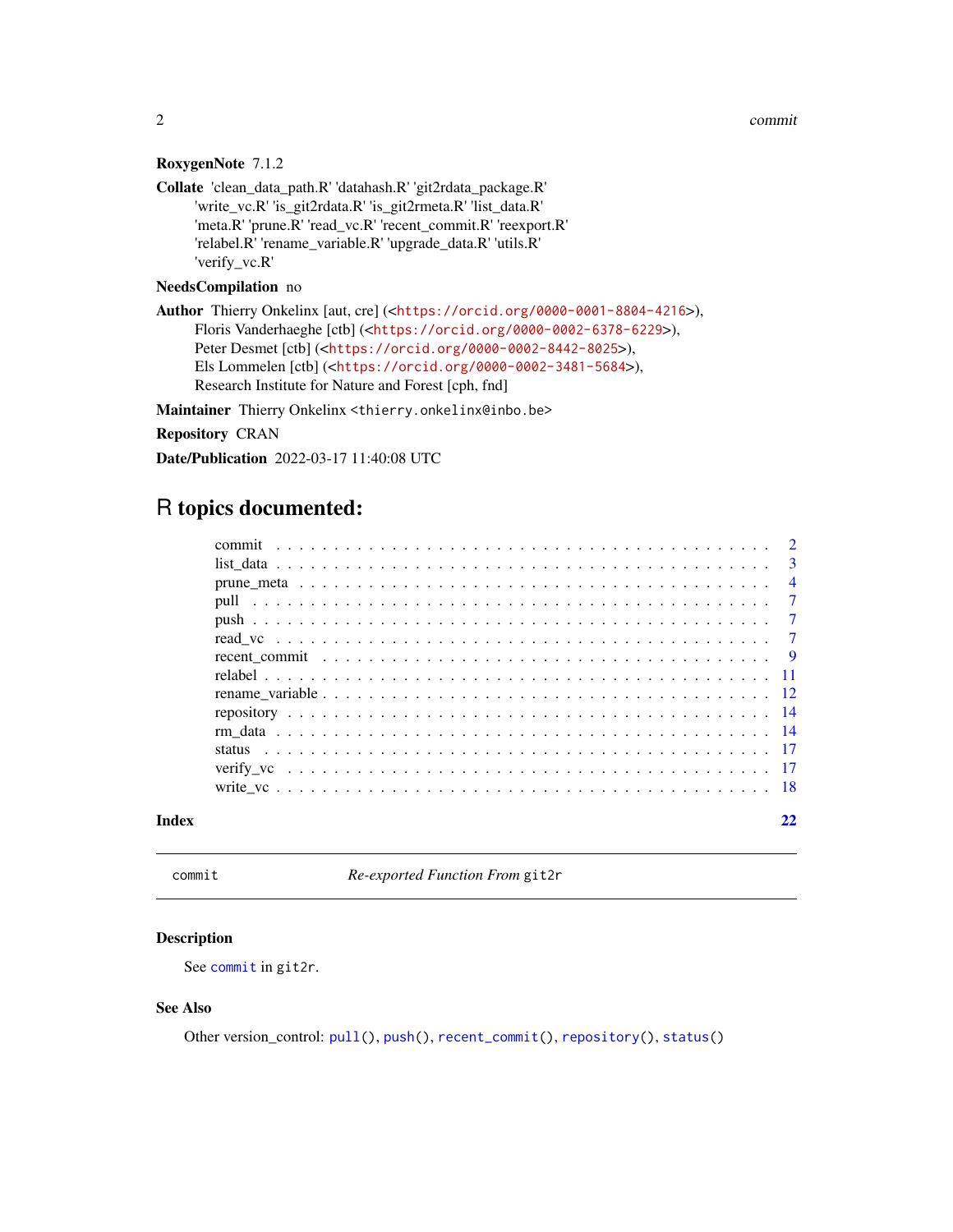<span id="page-2-1"></span><span id="page-2-0"></span>

The function returns the names of all valid git2rdata objects. This implies .tsv files with a matching valid metadata file (.yml). Invalid metadata files result in a warning. The function ignores valid metadata files without matching raw data (.tsv).

#### Usage

 $list_data(root = "."$ ,  $path = "."$ ,  $recursively = TRUE)$ 

#### Arguments

| root      | the root of the repository. Either a path or a git-repository |
|-----------|---------------------------------------------------------------|
| path      | relative path from the root. Defaults to the root             |
| recursive | logical. Should the listing recurse into directories?         |

#### Value

A character vector of git2rdata object names, including their relative path.

#### See Also

```
Other storage: prune_meta(), read_vc(), relabel(), rename_variable(), rm_data(), verify_vc(),
write_vc()
```

```
## on file system
```

```
# create a directory
root <- tempfile("git2rdata-")
dir.create(root)
# store a dataframe as git2rdata object. Capture the result to minimise
# screen output
junk <- write_vc(iris[1:6, ], "iris", root, sorting = "Sepal.Length")
# write a standard tab separate file (non git2rdata object)
write.table(iris, file = file.path(root, "standard.tsv"), sep = "\t")
# write a YAML file
yml <- list(
  authors = list(
   "Research Institute for Nature and Forest" = list(
      href = "https://www.inbo.be/en")))
yaml::write_yaml(yml, file = file.path(root, "_pkgdown.yml"))
```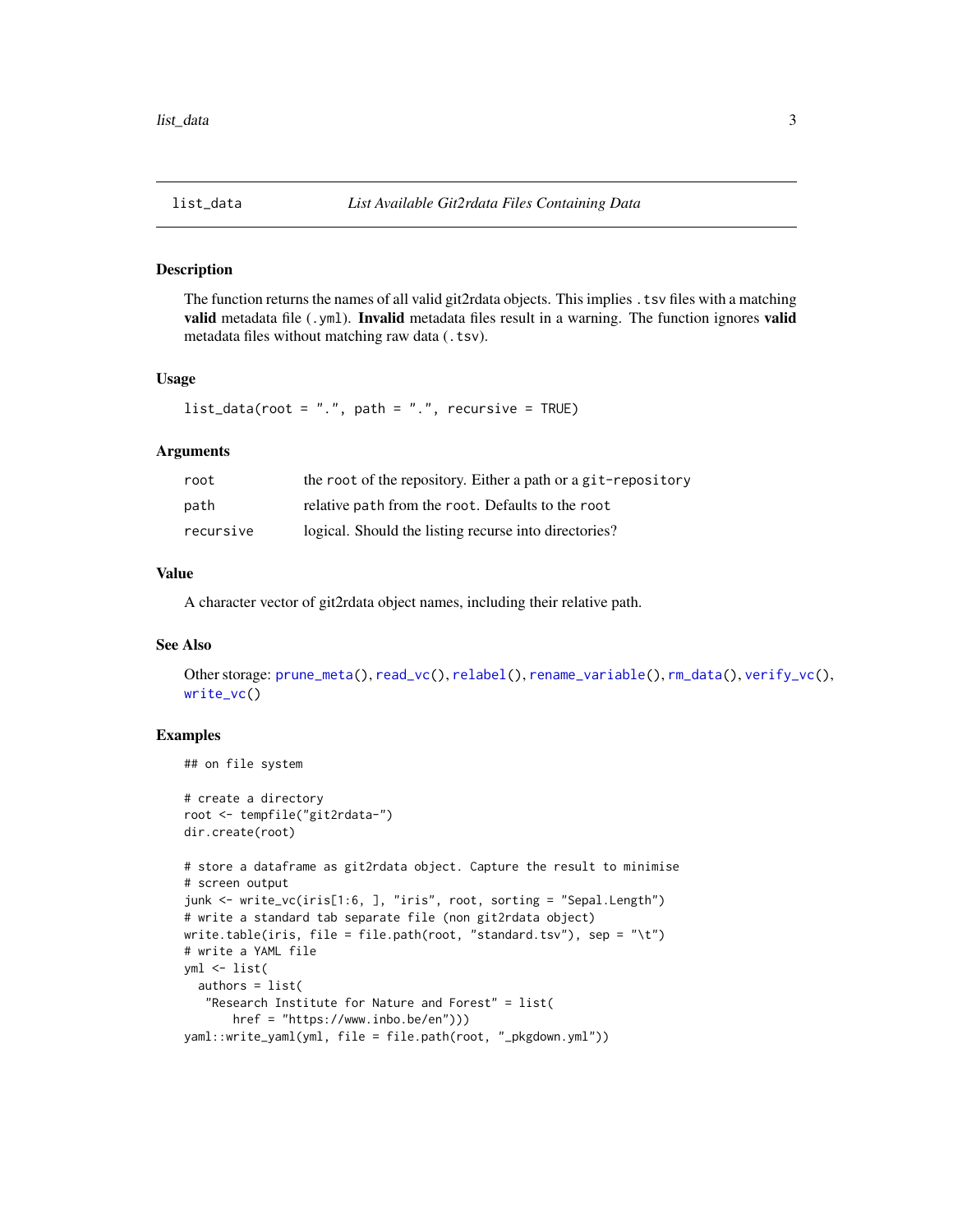```
# list the git2rdata objects
list_data(root)
# list the files
list.files(root, recursive = TRUE)
# remove all .tsv files from valid git2rdata objects
rm\_data(root, path = "."')# check the removal of the .tsv file
list.files(root, recursive = TRUE)
list_data(root)
# remove dangling git2rdata metadata files
prune_meta(root, path = ".")
# check the removal of the metadata
list.files(root, recursive = TRUE)
list_data(root)
## on git repo
# initialise a git repo using git2r
repo_path <- tempfile("git2rdata-repo-")
dir.create(repo_path)
repo <- git2r::init(repo_path)
git2r::config(repo, user.name = "Alice", user.email = "alice@example.org")
# store a dataframe
write_vc(iris[1:6, ], "iris", repo, sorting = "Sepal.Length", stage = TRUE)
# check that the dataframe is stored
status(repo)
list_data(repo)
# commit the current version and check the git repo
commit(repo, "add iris data", session = TRUE)
status(repo)
# remove the data files from the repo
rm_data(repo, path = ".")
# check the removal
list_data(repo)
status(repo)
# remove dangling metadata
prune_meta(repo, path = ".")
# check the removal
list_data(repo)
status(repo)
```
<span id="page-3-1"></span>prune\_meta *Prune Metadata Files*

<span id="page-3-0"></span>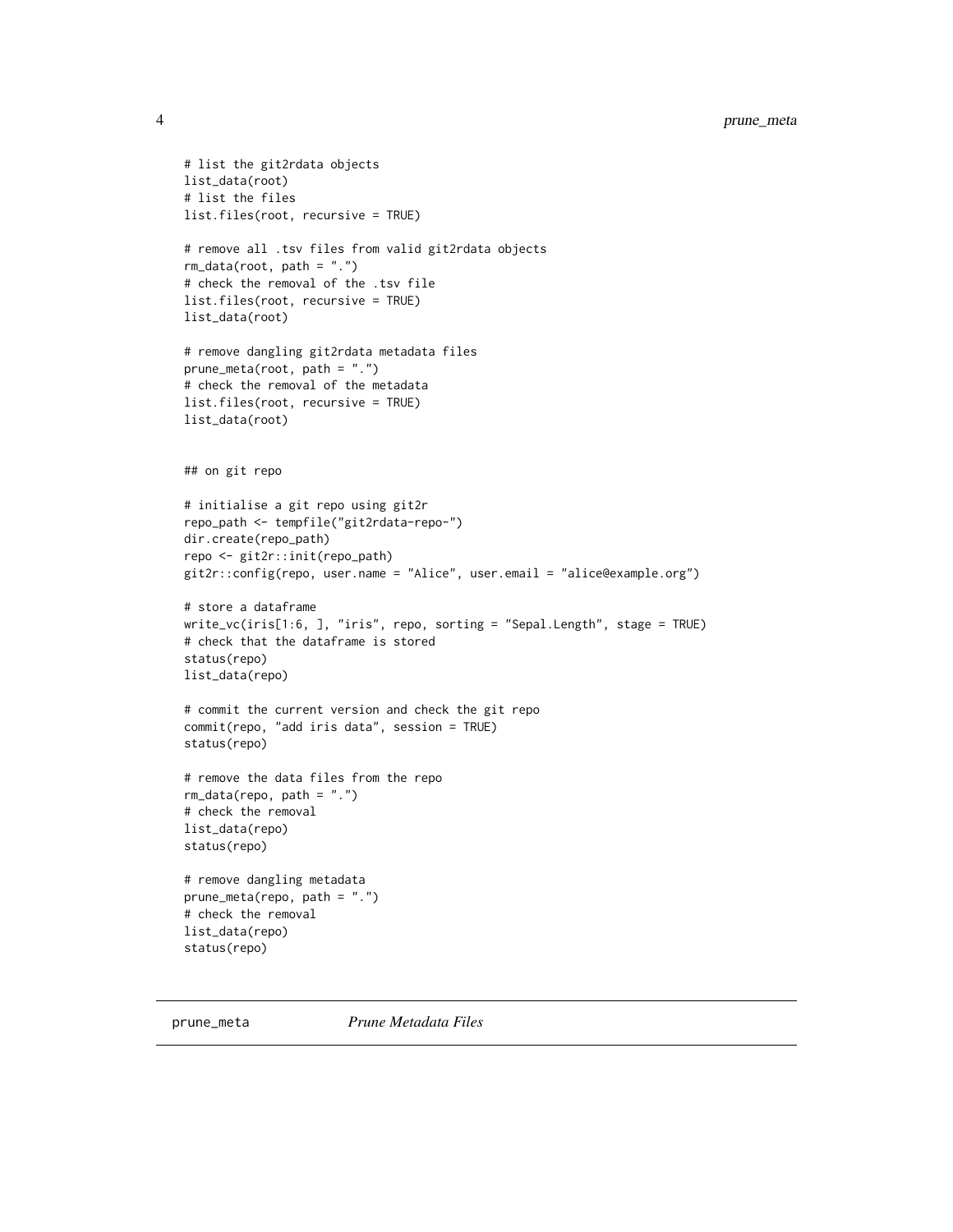#### <span id="page-4-0"></span>prune\_meta 5

#### Description

Removes all **valid** metadata (.yml files) from the path when they don't have accompanying data (.tsv file). Invalid metadata triggers a warning without removing the metadata file.

Use this function with caution since it will remove all valid metadata files without asking for confirmation. We strongly recommend to use this function on files under version control. See vignette("workflow",package = "git2rdata") for some examples on how to use this.

#### Usage

```
prune_meta(root = ".", path = NULL, recursive = TRUE, \ldots)
## S3 method for class 'git_repository'
```

```
prune_meta(root, path = NULL, recursive = TRUE, ..., stage = FALSE)
```
#### Arguments

| root      | The root of a project. Can be a file path or a git-repository. Defaults to the<br>current working directory (", "). |
|-----------|---------------------------------------------------------------------------------------------------------------------|
| path      | the directory in which to clean all the data files. The directory is relative to root.                              |
| recursive | remove files in subdirectories too.                                                                                 |
| $\cdots$  | parameters used in some methods                                                                                     |
| stage     | stage the changes after removing the files. Defaults to FALSE.                                                      |

#### Value

returns invisibly a vector of removed files names. The paths are relative to root.

#### See Also

```
Other storage: list_data(), read_vc(), relabel(), rename_variable(), rm_data(), verify_vc(),
write_vc()
```

```
## on file system
```

```
# create a directory
root <- tempfile("git2rdata-")
dir.create(root)
```

```
# store a dataframe as git2rdata object. Capture the result to minimise
# screen output
junk <- write_vc(iris[1:6, ], "iris", root, sorting = "Sepal.Length")
# write a standard tab separate file (non git2rdata object)
write.table(iris, file = file.path(root, "standard.tsv"), sep = "\t")
# write a YAML file
yml <- list(
  authors = list(
   "Research Institute for Nature and Forest" = list(
```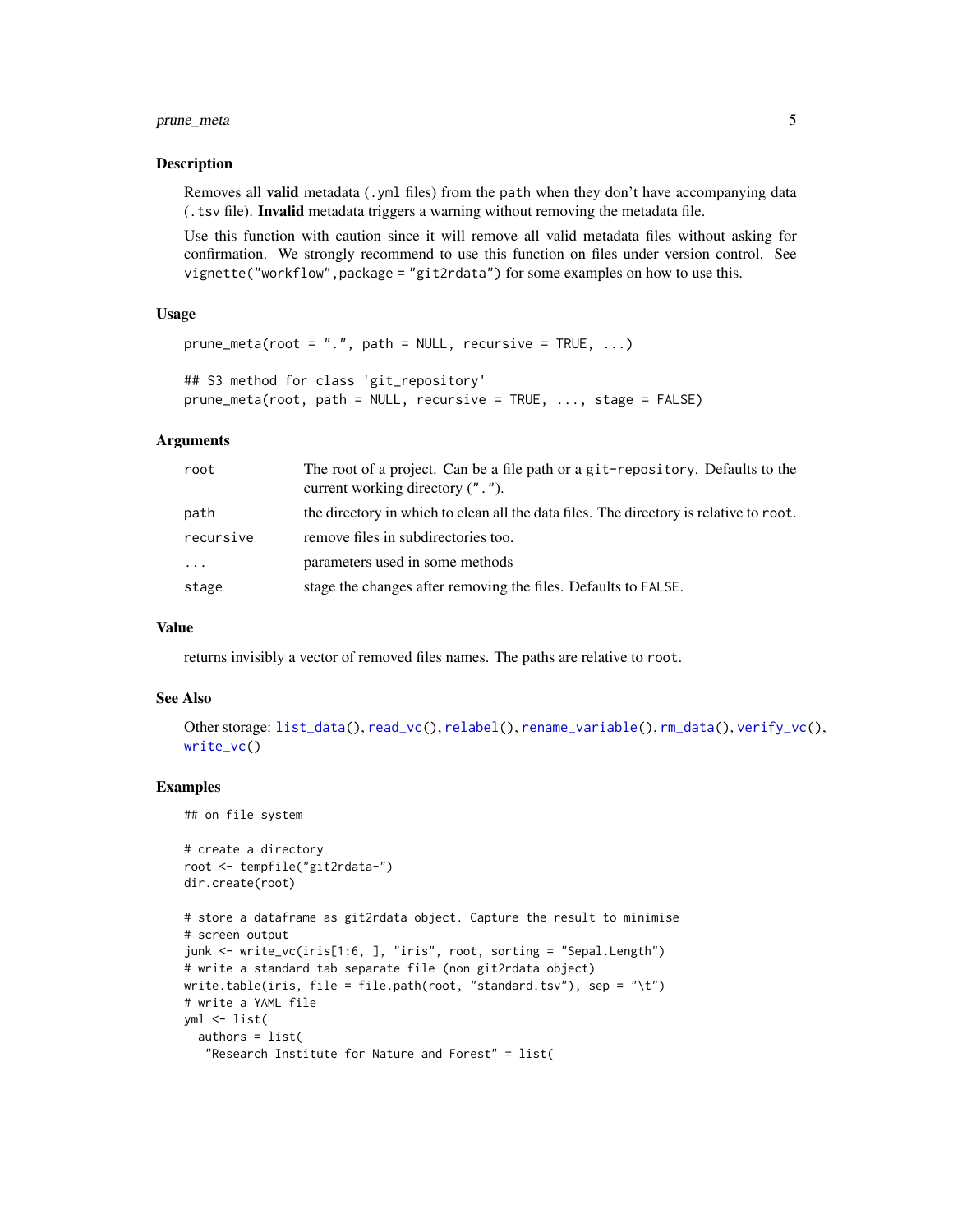```
href = "https://www.inbo.be/en")))
yaml::write_yaml(yml, file = file.path(root, "_pkgdown.yml"))
# list the git2rdata objects
list_data(root)
# list the files
list.files(root, recursive = TRUE)
# remove all .tsv files from valid git2rdata objects
rm\_data(root, path = "."')# check the removal of the .tsv file
list.files(root, recursive = TRUE)
list_data(root)
# remove dangling git2rdata metadata files
prune_meta(root, path = ".")
# check the removal of the metadata
list.files(root, recursive = TRUE)
list_data(root)
## on git repo
# initialise a git repo using git2r
repo_path <- tempfile("git2rdata-repo-")
dir.create(repo_path)
repo <- git2r::init(repo_path)
git2r::config(repo, user.name = "Alice", user.email = "alice@example.org")
# store a dataframe
write_vc(iris[1:6, ], "iris", repo, sorting = "Sepal.Length", stage = TRUE)
# check that the dataframe is stored
status(repo)
list_data(repo)
# commit the current version and check the git repo
commit(repo, "add iris data", session = TRUE)
status(repo)
# remove the data files from the repo
rm_data(repo, path = ".")
# check the removal
list_data(repo)
status(repo)
# remove dangling metadata
prune_meta(repo, path = ".")
# check the removal
list_data(repo)
```
status(repo)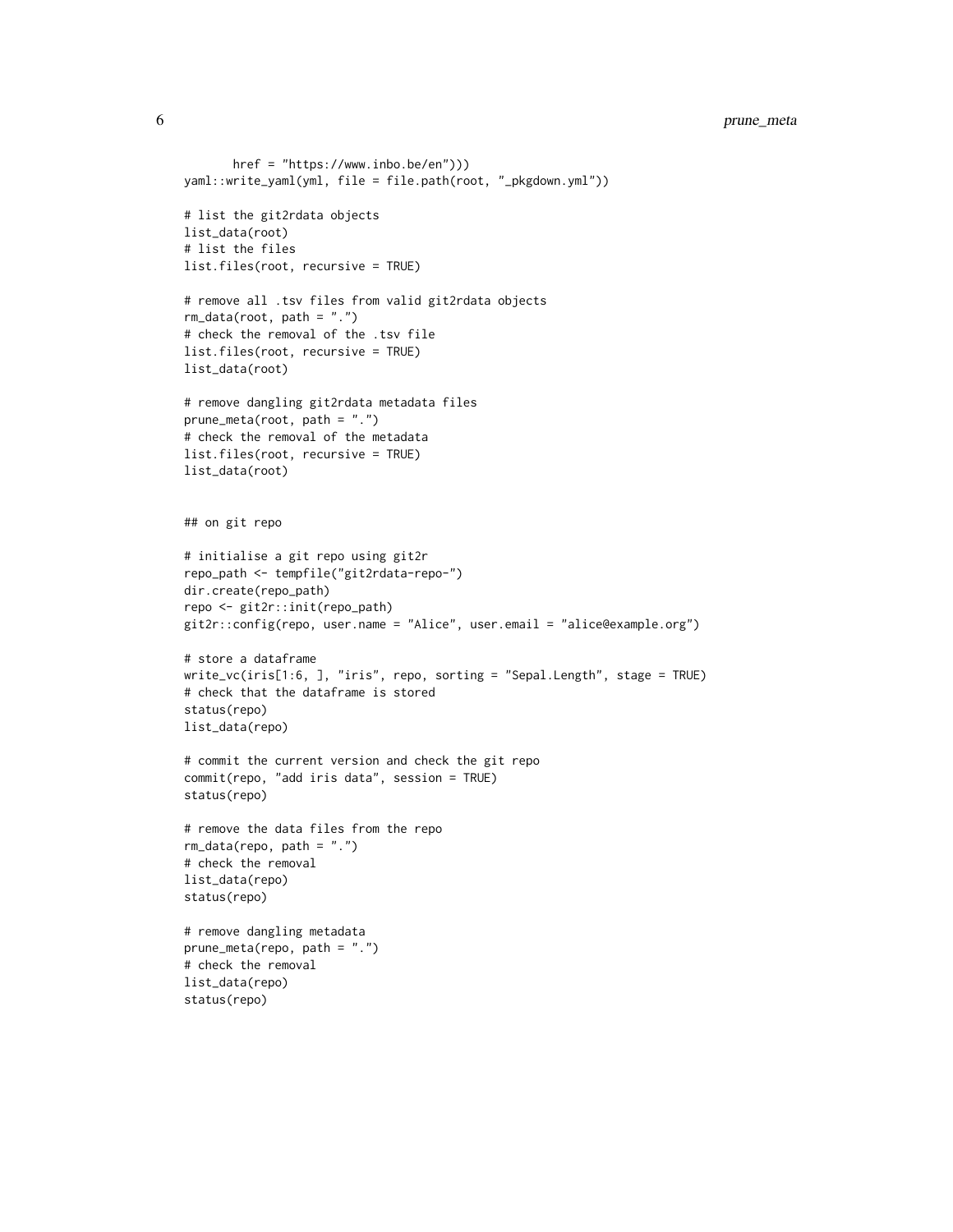<span id="page-6-1"></span><span id="page-6-0"></span>

See [pull](#page-6-1) in git2r.

#### See Also

Other version\_control: [commit\(](#page-1-1)), [push\(](#page-6-2)), [recent\\_commit\(](#page-8-1)), [repository\(](#page-13-1)), [status\(](#page-16-1))

<span id="page-6-2"></span>

push *Re-exported Function From* git2r

#### Description

See [push](#page-6-2) in git2r.

#### See Also

Other version\_control: [commit\(](#page-1-1)), [pull\(](#page-6-1)), [recent\\_commit\(](#page-8-1)), [repository\(](#page-13-1)), [status\(](#page-16-1))

<span id="page-6-3"></span>read\_vc *Read a Git2rdata Object from Disk*

#### Description

read\_vc() handles git2rdata objects stored by write\_vc(). It reads and verifies the metadata file (.yml). Then it reads and verifies the raw data. The last step is back-transforming any transformation done by meta() to return the data.frame as stored by write\_vc().

read\_vc() is an S3 generic on root which currently handles "character" (a path) and "git-repository" (from git2r). S3 methods for other version control system could be added.

#### Usage

read\_vc(file, root = ".")

#### Arguments

| file | the name of the git2rdata object. Git2rdata objects cannot have dots in their    |
|------|----------------------------------------------------------------------------------|
|      | name. The name may include a relative path. file is a path relative to the root. |
|      | Note that file must point to a location within root.                             |
| root | The root of a project. Can be a file path or a git-repository. Defaults to the   |
|      | current working directory (".").                                                 |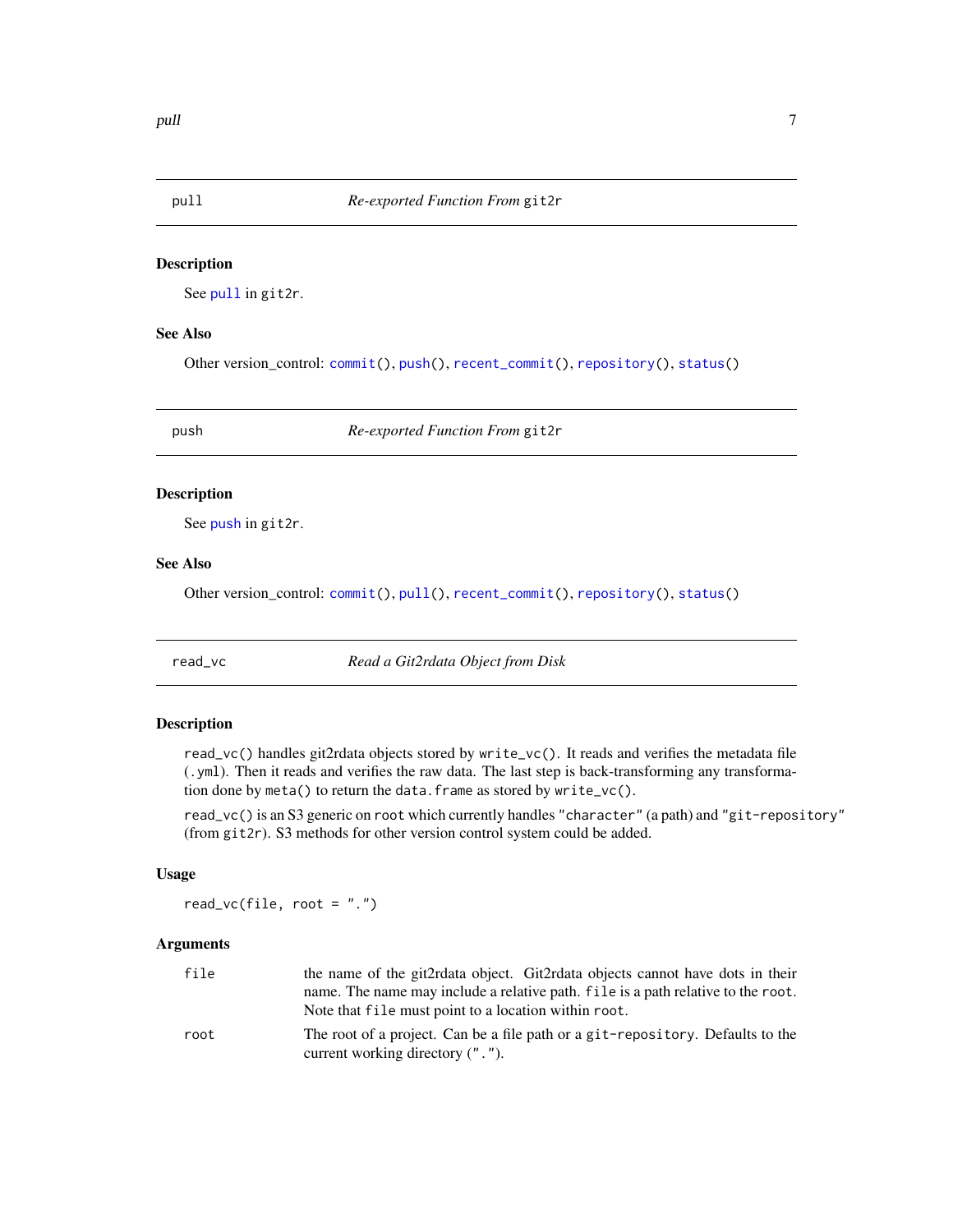#### <span id="page-7-0"></span>Value

The data. frame with the file names and hashes as attributes.

#### See Also

```
Other storage: list_data(), prune_meta(), relabel(), rename_variable(), rm_data(), verify_vc(),
write_vc()
```
#### Examples

```
## on file system
# create a directory
root <- tempfile("git2rdata-")
dir.create(root)
# write a dataframe to the directory
write_vc(iris[1:6, ], file = "iris", root = root, sorting = "Sepal.Length")
# check that a data file (.tsv) and a metadata file (.yml) exist.
list.files(root, recursive = TRUE)
# read the git2rdata object from the directory
read_vc("iris", root)
# store a new version with different observations but the same metadata
write_vc(iris[1:5, ], "iris", root)
list.files(root, recursive = TRUE)
# Removing a column requires version requires new metadata.
# Add strict = FALSE to override the existing metadata.
write_vc(
  iris[1:6, -2], "iris", root, sorting = "Sepal.Length", strict = FALSE
\lambdalist.files(root, recursive = TRUE)
# storing the orignal version again requires another update of the metadata
write_vc(iris[1:6, ], "iris", root, sorting = "Sepal.Width", strict = FALSE)
list.files(root, recursive = TRUE)
# optimize = FALSE stores the data more verbose. This requires larger files.
write_vc(
  iris[1:6, ], "iris2", root, sorting = "Sepal.Width", optimize = FALSE
)
list.files(root, recursive = TRUE)
## on git repo using a git2r::git-repository
```

```
# initialise a git repo using the git2r package
repo_path <- tempfile("git2rdata-repo-")
dir.create(repo_path)
repo <- git2r::init(repo_path)
git2r::config(repo, user.name = "Alice", user.email = "alice@example.org")
```
# store a dataframe in git repo.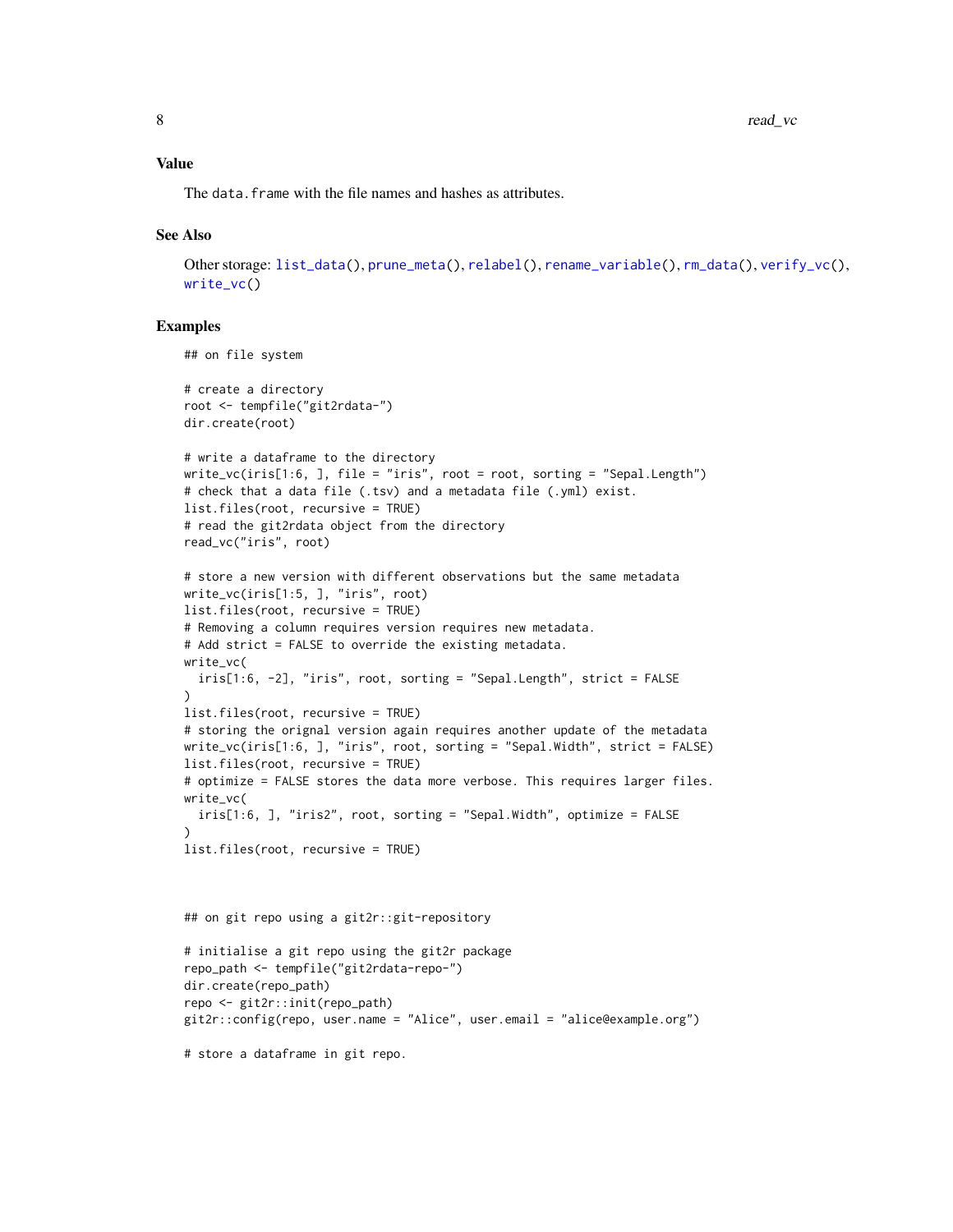#### <span id="page-8-0"></span>recent\_commit 9

```
write_vc(iris[1:6, ], file = "iris", root = repo, sorting = "Sepal.Length")
# This git2rdata object is not staged by default.
status(repo)
# read a dataframe from a git repo
read_vc("iris", repo)
# store a new version in the git repo and stage it in one go
write_vc(iris[1:5, ], "iris", repo, stage = TRUE)
status(repo)
# store a verbose version in a different gir2data object
write_vc(
  iris[1:6, ], "iris2", repo, sorting = "Sepal.Width", optimize = FALSE
\lambdastatus(repo)
```
<span id="page-8-1"></span>recent\_commit *Retrieve the Most Recent File Change*

#### Description

Retrieve the most recent commit that added or updated a file or git2rdata object. This does not imply that file still exists at the current HEAD as it ignores the deletion of files.

Use this information to document the current version of file or git2rdata object in an analysis. Since it refers to the most recent change of this file, it remains unchanged by committing changes to other files. You can also use it to track if data got updated, requiring an analysis to be rerun. See vignette("workflow",package = "git2rdata").

#### Usage

```
recent_commit(file, root, data = FALSE)
```
#### Arguments

| file | the name of the git2rdata object. Git2rdata objects cannot have dots in their     |
|------|-----------------------------------------------------------------------------------|
|      | name. The name may include a relative path. file is a path relative to the root.  |
|      | Note that file must point to a location within root.                              |
| root | The root of a project. Can be a file path or a git-repository.                    |
| data | does file refers to a data object (TRUE) or to a file (FALSE)? Defaults to FALSE. |

#### Value

a data.frame with commit, author and when for the most recent commit that adds op updates the file.

#### See Also

```
Other version_control: commit(), pull(), push(), repository(), status()
```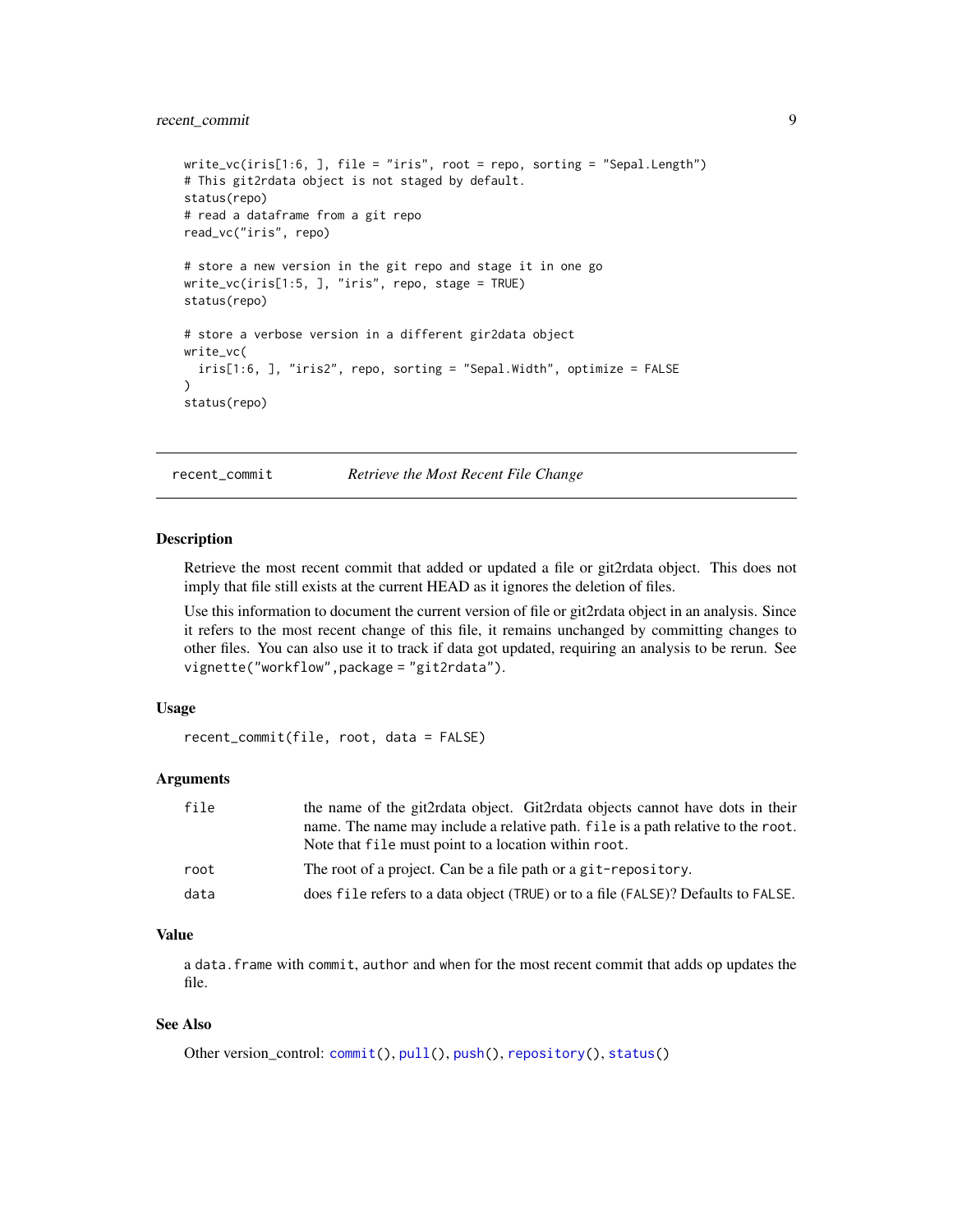```
# initialise a git repo using git2r
repo_path <- tempfile("git2rdata-repo")
dir.create(repo_path)
repo <- git2r::init(repo_path)
git2r::config(repo, user.name = "Alice", user.email = "alice@example.org")
# write and commit a first dataframe
# store the output of write_vc() minimize screen output
junk <- write_vc(iris[1:6, ], "iris", repo, sorting = "Sepal.Length",
                 stage = TRUE)
commit(repo, "important analysis", session = TRUE)
list.files(repo_path)
Sys.sleep(1.1) # required because git doesn't handle subsecond timings
# write and commit a second dataframe
junk <- write_vc(iris[7:12, ], "iris2", repo, sorting = "Sepal.Length",
                 stage = TRUE)
commit(repo, "important analysis", session = TRUE)
list.files(repo_path)
Sys.sleep(1.1) # required because git doesn't handle subsecond timings
# write and commit a new version of the first dataframe
junk <- write_vc(iris[7:12, ], "iris", repo, stage = TRUE)
list.files(repo_path)
commit(repo, "important analysis", session = TRUE)
# find out in which commit a file was last changed
# "iris.tsv" was last updated in the third commit
recent_commit("iris.tsv", repo)
# "iris.yml" was last updated in the first commit
recent_commit("iris.yml", repo)
# "iris2.yml" was last updated in the second commit
recent_commit("iris2.yml", repo)
# the git2rdata object "iris" was last updated in the third commit
recent_commit("iris", repo, data = TRUE)
# remove a dataframe and commit it to see what happens with deleted files
file.remove(file.path(repo_path, "iris.tsv"))
prune_meta(repo, ".")
commit(repo, message = "remove iris", all = TRUE, session = TRUE)
list.files(repo_path)
# still points to the third commit as this is the latest commit in which the
# data was present
recent_commit("iris", repo, data = TRUE)
```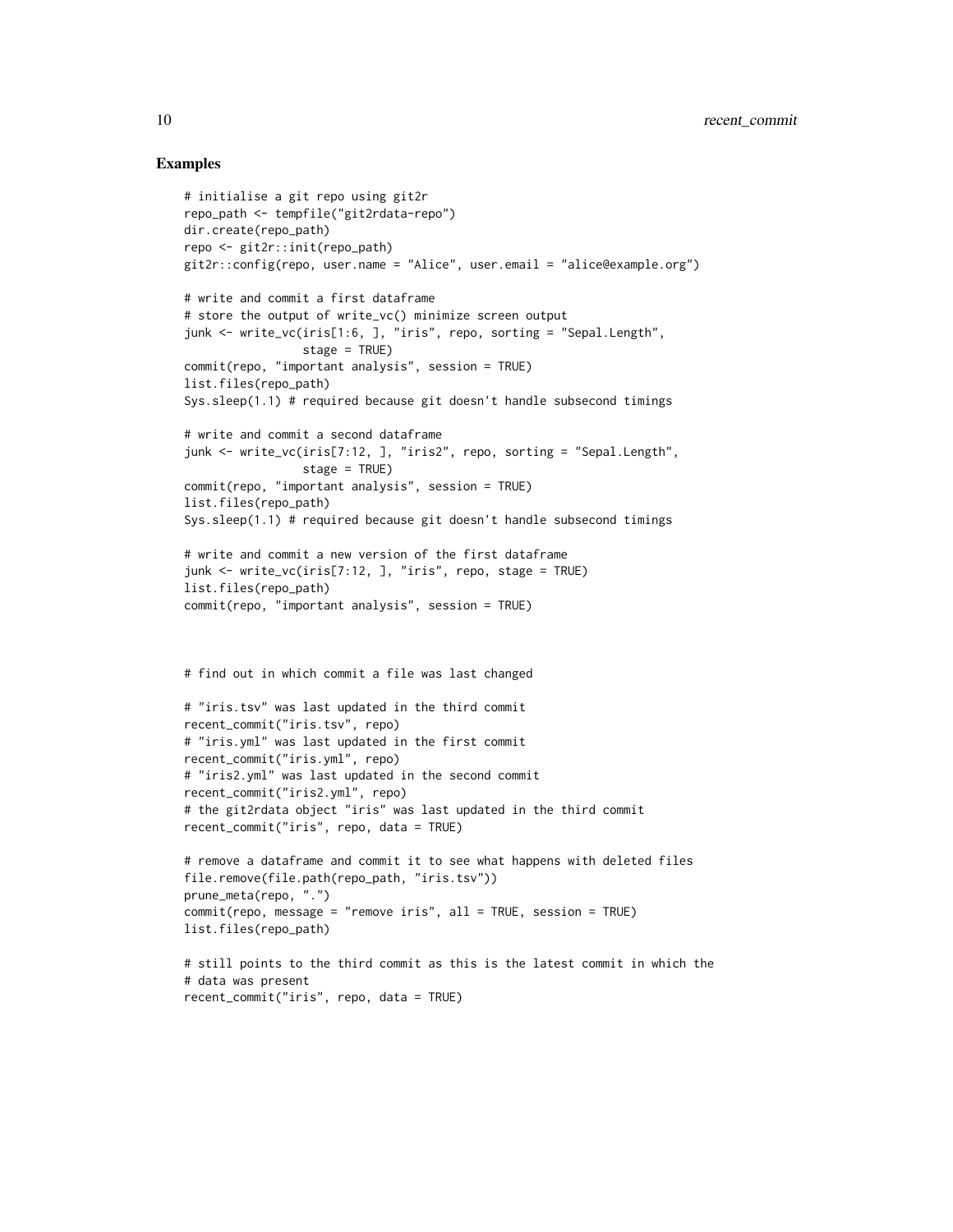<span id="page-10-1"></span><span id="page-10-0"></span>

Imagine the situation where we have a dataframe with a factor variable and we have stored it with write\_vc(optimize = TRUE). The raw data file contains the factor indices and the metadata contains the link between the factor index and the corresponding label. See vignette("version\_control", package = "git2rdata"). In such a case, relabelling a factor can be fast and lightweight by updating the metadata.

#### Usage

relabel(file, root = ".", change)

#### Arguments

| file   | the name of the git2rdata object. Git2rdata objects cannot have dots in their<br>name. The name may include a relative path. file is a path relative to the root.<br>Note that file must point to a location within root.                                                                                                                                                                                                                                                        |
|--------|----------------------------------------------------------------------------------------------------------------------------------------------------------------------------------------------------------------------------------------------------------------------------------------------------------------------------------------------------------------------------------------------------------------------------------------------------------------------------------|
| root   | The root of a project. Can be a file path or a git-repository. Defaults to the<br>current working directory (".").                                                                                                                                                                                                                                                                                                                                                               |
| change | either a list or a data. frame. In case of a list is a named list with named<br>vectors. The names of list elements must match the names of the variables.<br>The names of the vector elements must match the existing factor labels. The<br>values represent the new factor labels. In case of a data. frame it needs to have<br>the variables factor (name of the factor), old (the old) factor label and new (the<br>new factor label). relabel () ignores all other columns. |

#### Value

invisible NULL.

#### See Also

```
Other storage: list_data(), prune_meta(), read_vc(), rename_variable(), rm_data(), verify_vc(),
write_vc()
```
#### Examples

```
# initialise a git repo using git2r
repo_path <- tempfile("git2rdata-repo-")
dir.create(repo_path)
repo <- git2r::init(repo_path)
git2r::config(repo, user.name = "Alice", user.email = "alice@example.org")
```
# Create a dataframe and store it as an optimized git2rdata object.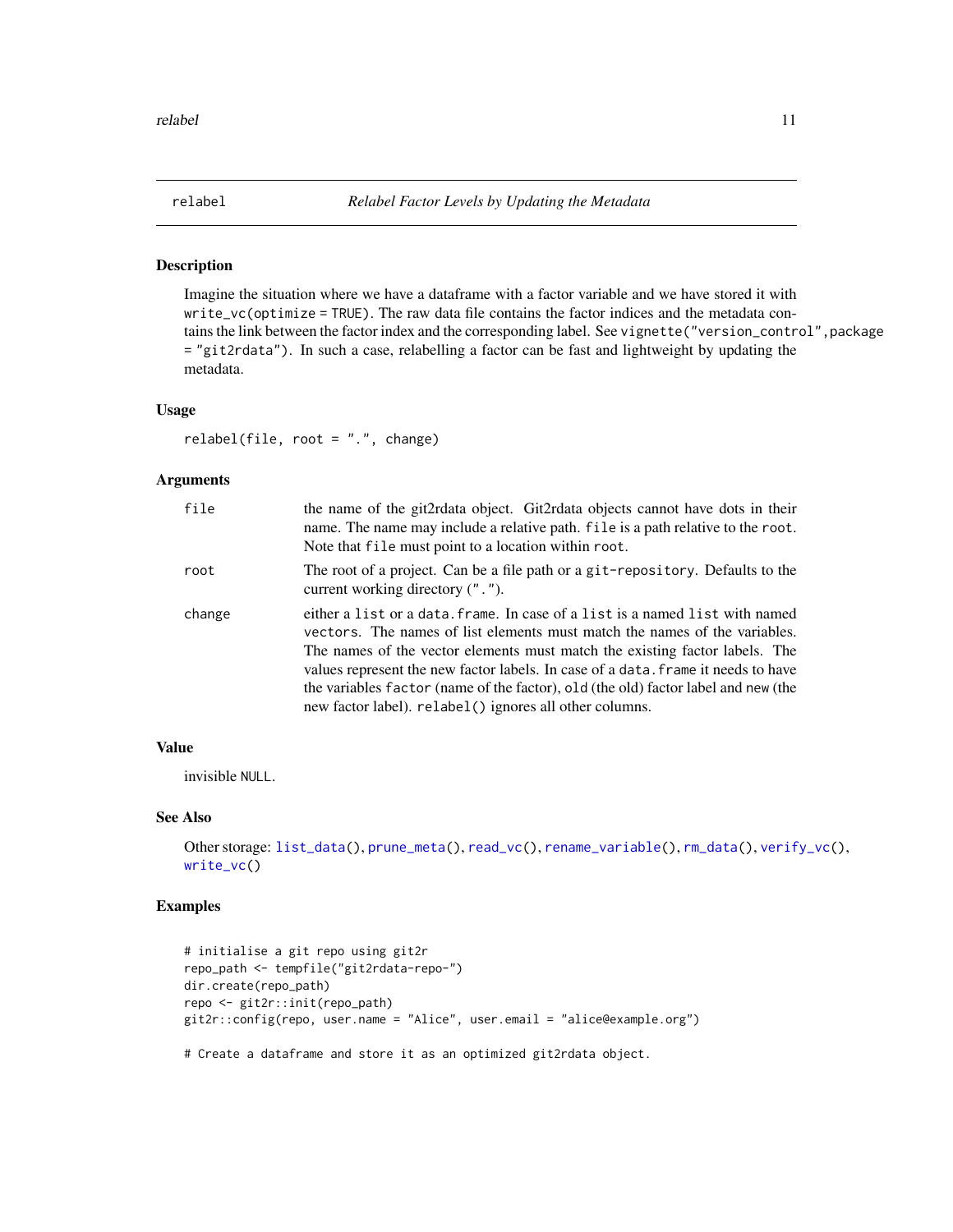```
# Note that write_vc() uses optimization by default.
# Stage and commit the git2rdata object.
ds <- data.frame(
 a = c("a1", "a2"),b = c("b2", "b1"),
  stringsAsFactors = TRUE
\lambdajunk <- write_vc(ds, "relabel", repo, sorting = "b", stage = TRUE)
cm <- commit(repo, "initial commit")
# check that the workspace is clean
status(repo)
# Define new labels as a list and apply them to the git2rdata object.
new_labels <- list(
  a = list(a2 = "a3"))
relabel("relabel", repo, new_labels)
# check the changes
read_vc("relabel", repo)
# relabel() changed the metadata, not the raw data
status(repo)
git2r::add(repo, "relabel.*")
cm <- commit(repo, "relabel using a list")
# Define new labels as a dataframe and apply them to the git2rdata object
change <- data.frame(
  factor = c("a", "a", "b"),
  old = c("a3", "a1", "b2"),
  new = c("c2", "c1", "b3"),
  stringsAsFactors = TRUE
)
relabel("relabel", repo, change)
# check the changes
read_vc("relabel", repo)
# relabel() changed the metadata, not the raw data
status(repo)
```
<span id="page-11-1"></span>rename\_variable *Rename a Variable*

#### Description

The raw data file contains a header with the variable names. The metadata list the variable names and their type. Changing a variable name and overwriting the git2rdata object with result in an error. Because it will look like removing an existing variable and adding a new one. Overwriting the object with strict = FALSE potentially changes the order of the variables, leading to a large diff.

<span id="page-11-0"></span>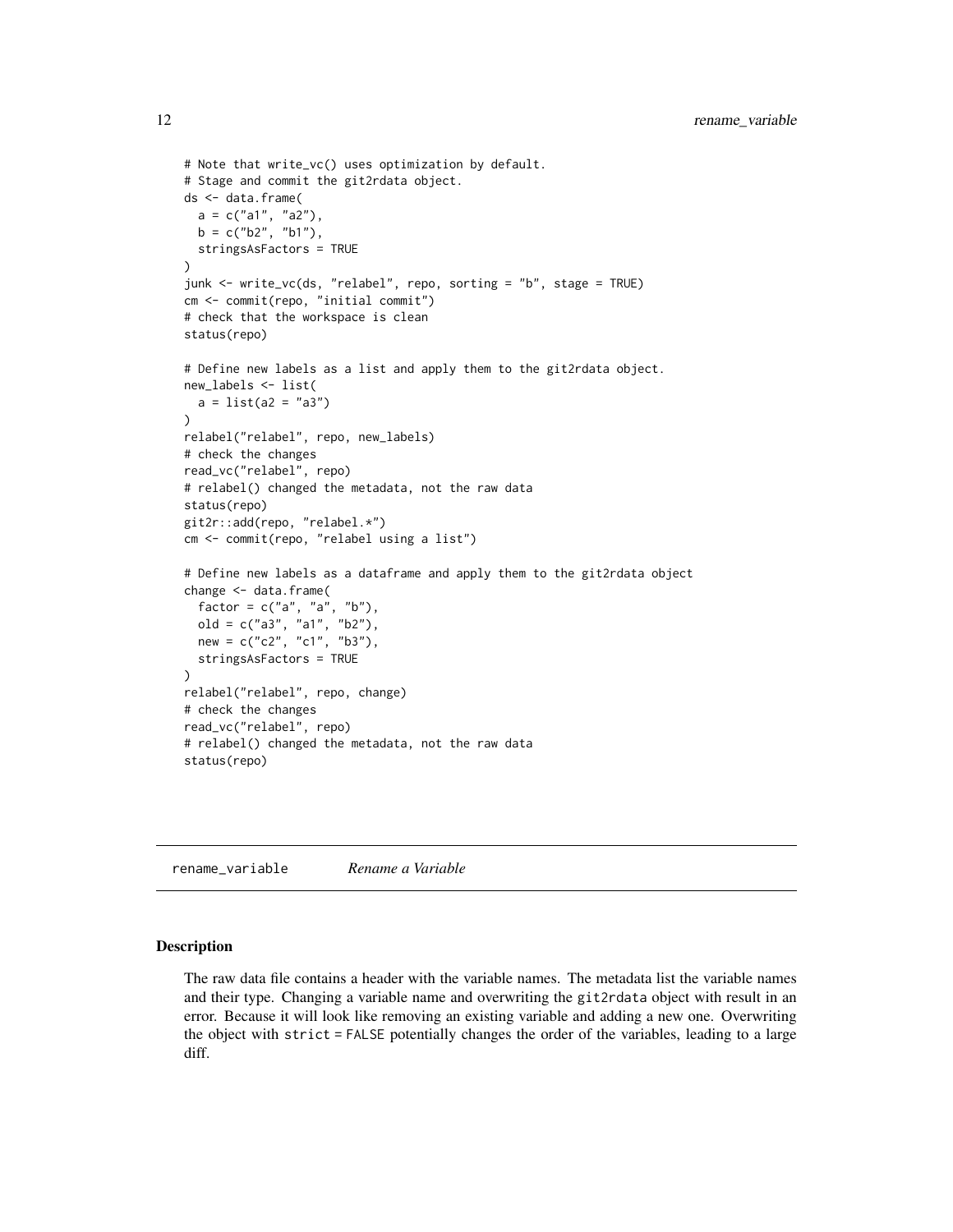#### <span id="page-12-0"></span>rename\_variable 13

#### Usage

```
rename_variable(file, change, root = ".", ...)
## S3 method for class 'character'
rename_variable(file, change, root = ".", ...)
## Default S3 method:
rename_variable(file, change, root, ...)
## S3 method for class 'git_repository'
rename_variable(file, change, root, ..., stage = FALSE, force = FALSE)
```
#### Arguments

| file     | the name of the git2rdata object. Git2rdata objects cannot have dots in their<br>name. The name may include a relative path. file is a path relative to the root.<br>Note that file must point to a location within root. |
|----------|---------------------------------------------------------------------------------------------------------------------------------------------------------------------------------------------------------------------------|
| change   | A named vector with the old names as values and the new names as names.                                                                                                                                                   |
| root     | The root of a project. Can be a file path or a git-repository. Defaults to the<br>current working directory (".").                                                                                                        |
| $\ddots$ | parameters used in some methods                                                                                                                                                                                           |
| stage    | Logical value indicating whether to stage the changes after writing the data.<br>Defaults to FALSE.                                                                                                                       |
| force    | Add ignored files. Default is FALSE.                                                                                                                                                                                      |

#### Details

This function solves this by only updating the raw data header and the metadata.

#### Value

invisible NULL.

#### See Also

```
Other storage: list_data(), prune_meta(), read_vc(), relabel(), rm_data(), verify_vc(),
write_vc()
```
#### Examples

```
# initialise a git repo using git2r
repo_path <- tempfile("git2rdata-repo-")
dir.create(repo_path)
repo <- git2r::init(repo_path)
git2r::config(repo, user.name = "Alice", user.email = "alice@example.org")
```
# Create a dataframe and store it as an optimized git2rdata object.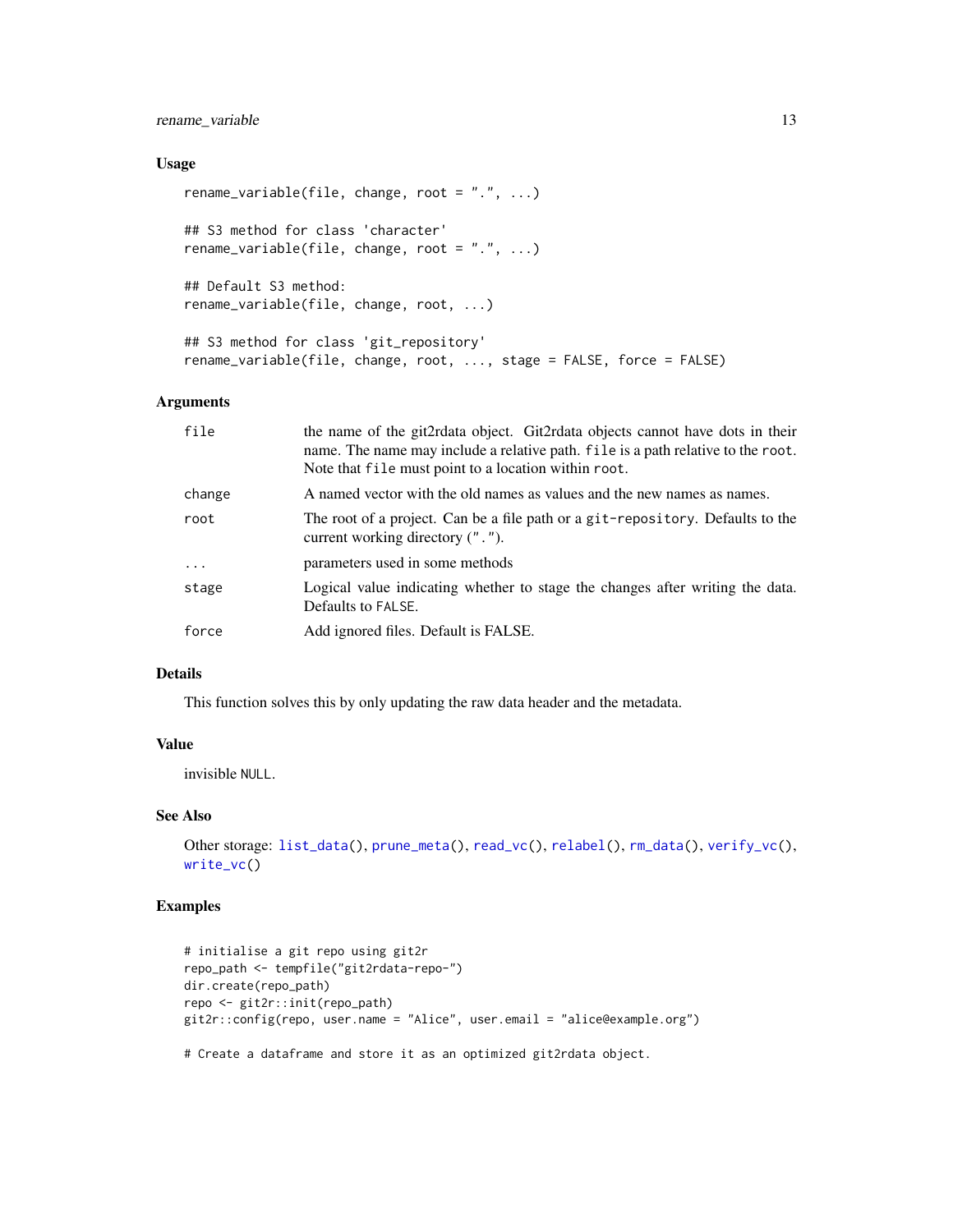```
# Note that write_vc() uses optimization by default.
# Stage and commit the git2rdata object.
ds <- data.frame(
  a = c("a1", "a2"),b = c("b2", "b1"),
  stringsAsFactors = TRUE
)
junk <- write_vc(ds, "rename", repo, sorting = "b", stage = TRUE)
cm <- commit(repo, "initial commit")
# check that the workspace is clean
status(repo)
# Define change.
change \leq c(new_name = "a")
rename_variable(file = "rename", change = change, root = repo)
# check the changes
read_vc("rename", repo)
status(repo)
```
<span id="page-13-1"></span>repository *Re-exported Function From* git2r

#### Description

See [repository](#page-13-1) in git2r.

#### See Also

Other version\_control: [commit\(](#page-1-1)), [pull\(](#page-6-1)), [push\(](#page-6-2)), [recent\\_commit\(](#page-8-1)), [status\(](#page-16-1))

<span id="page-13-2"></span>rm\_data *Remove Data Files From Git2rdata Objects*

#### Description

Remove the data (.tsv) file from all valid git2rdata objects at the path. The metadata remains untouched. A warning lists any git2rdata object with **invalid** metadata. The function keeps any .tsv file with invalid metadata or from non-git2rdata objects.

Use this function with caution since it will remove all valid data files without asking for confirmation. We strongly recommend to use this function on files under version control. See vignette("workflow", package = "git2rdata") for some examples on how to use this.

<span id="page-13-0"></span>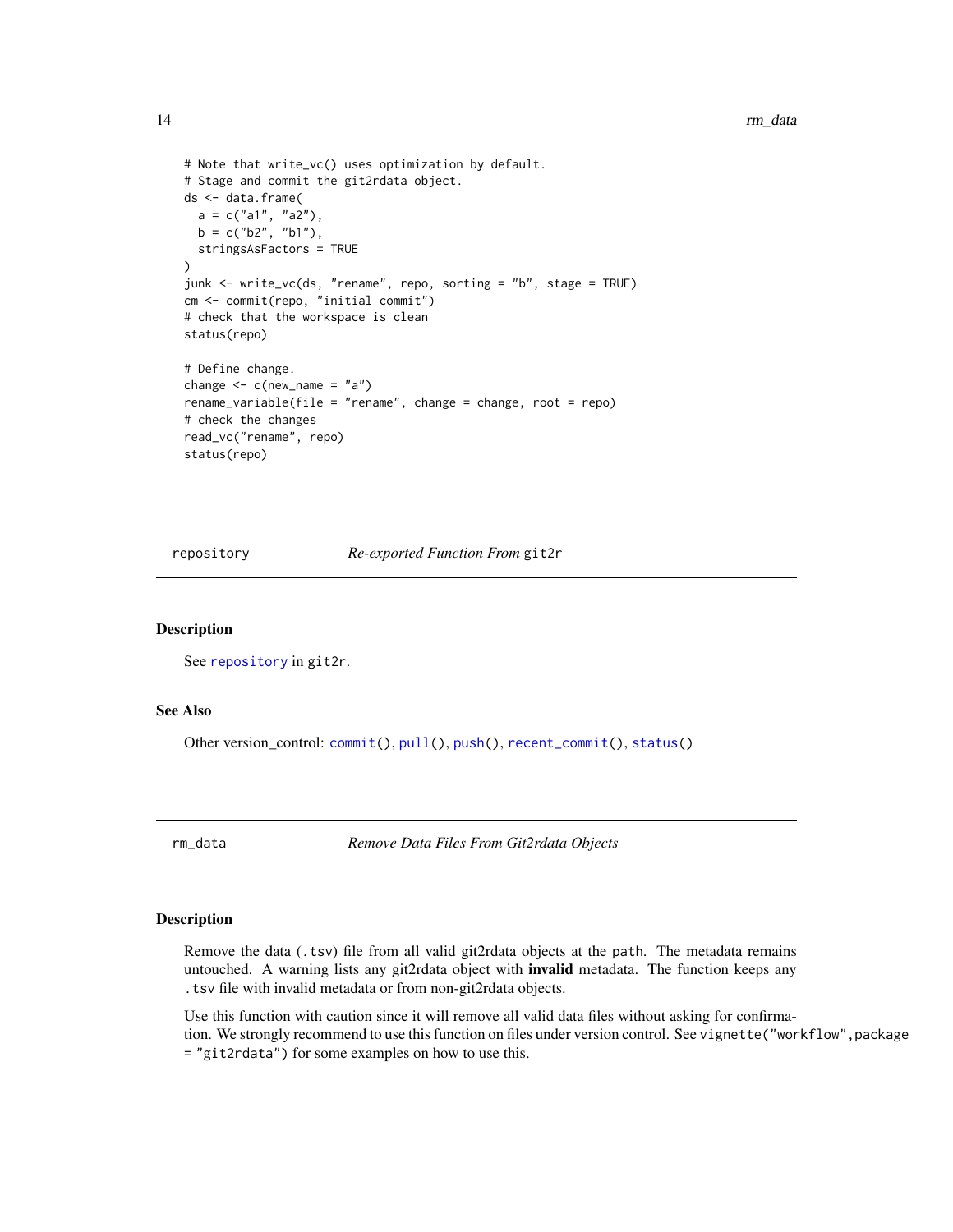#### <span id="page-14-0"></span>rm\_data 15

#### Usage

```
rm\_data(root = ".", path = NULL, recursively = TRUE, ...)
## S3 method for class 'git_repository'
rm_data(
 root,
 path = NULL,
 recursive = TRUE,
  ...,
 stage = FALSE,
  type = c("unmodified", "modified", "ignored", "all")
\mathcal{L}
```
#### Arguments

| root      | The root of a project. Can be a file path or a git-repository. Defaults to the<br>current working directory (".").                                                                                                                                                                                                                                                                                                                                                                   |
|-----------|--------------------------------------------------------------------------------------------------------------------------------------------------------------------------------------------------------------------------------------------------------------------------------------------------------------------------------------------------------------------------------------------------------------------------------------------------------------------------------------|
| path      | the directory in which to clean all the data files. The directory is relative to root.                                                                                                                                                                                                                                                                                                                                                                                               |
| recursive | remove files in subdirectories too.                                                                                                                                                                                                                                                                                                                                                                                                                                                  |
| $\ddots$  | parameters used in some methods                                                                                                                                                                                                                                                                                                                                                                                                                                                      |
| stage     | stage the changes after removing the files. Defaults to FALSE.                                                                                                                                                                                                                                                                                                                                                                                                                       |
| type      | Defines the classes of files to remove. unmodified are files in the git history<br>and unchanged since the last commit. modified are files in the git history and<br>changed since the last commit. ignored refers to file listed in a .gitignore<br>file. Selecting modified will remove both unmodified and modified data files.<br>Selecting ignored will remove unmodified, modified and ignored data files.<br>all refers to all visible data files, including untracked files. |

### Value

returns invisibly a vector of removed files names. The paths are relative to root.

#### See Also

```
Other storage: list_data(), prune_meta(), read_vc(), relabel(), rename_variable(), verify_vc(),
write_vc()
```

```
## on file system
# create a directory
root <- tempfile("git2rdata-")
dir.create(root)
# store a dataframe as git2rdata object. Capture the result to minimise
# screen output
junk <- write_vc(iris[1:6, ], "iris", root, sorting = "Sepal.Length")
```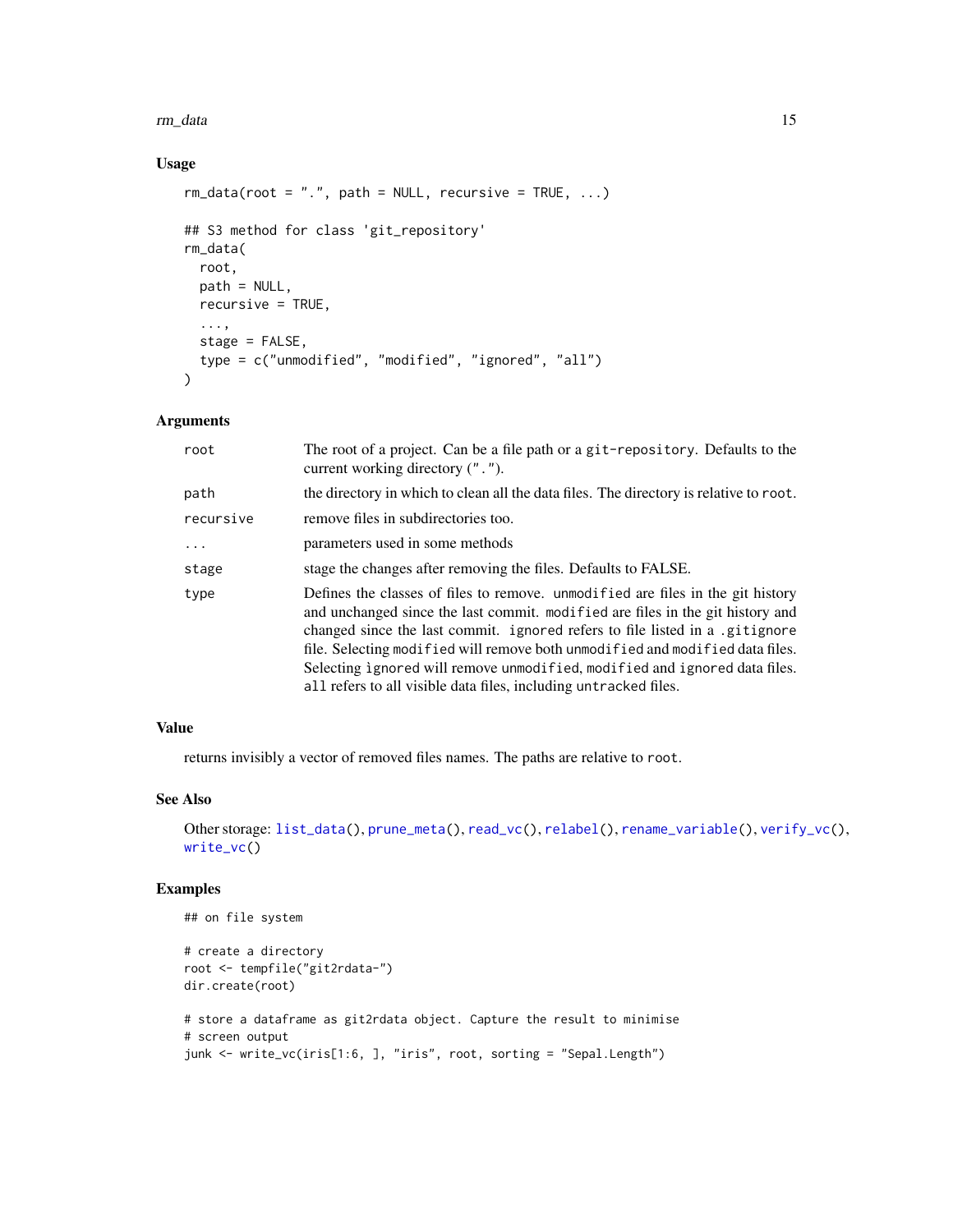```
# write a standard tab separate file (non git2rdata object)
write.table(iris, file = file.path(root, "standard.tsv"), sep = "\t")
# write a YAML file
yml <- list(
  authors = list(
   "Research Institute for Nature and Forest" = list(
      href = "https://www.inbo.be/en")))
yaml::write_yaml(yml, file = file.path(root, "_pkgdown.yml"))
# list the git2rdata objects
list_data(root)
# list the files
list.files(root, recursive = TRUE)
# remove all .tsv files from valid git2rdata objects
rm_data(root, path = ".")
# check the removal of the .tsv file
list.files(root, recursive = TRUE)
list_data(root)
# remove dangling git2rdata metadata files
prune_meta(root, path = ".")
# check the removal of the metadata
list.files(root, recursive = TRUE)
list_data(root)
## on git repo
# initialise a git repo using git2r
repo_path <- tempfile("git2rdata-repo-")
dir.create(repo_path)
repo <- git2r::init(repo_path)
git2r::config(repo, user.name = "Alice", user.email = "alice@example.org")
# store a dataframe
write_vc(iris[1:6, ], "iris", repo, sorting = "Sepal.Length", stage = TRUE)
# check that the dataframe is stored
status(repo)
list_data(repo)
# commit the current version and check the git repo
commit(repo, "add iris data", session = TRUE)
status(repo)
# remove the data files from the repo
rm_data(repo, path = ".")
# check the removal
list_data(repo)
status(repo)
# remove dangling metadata
prune_meta(repo, path = ".")
```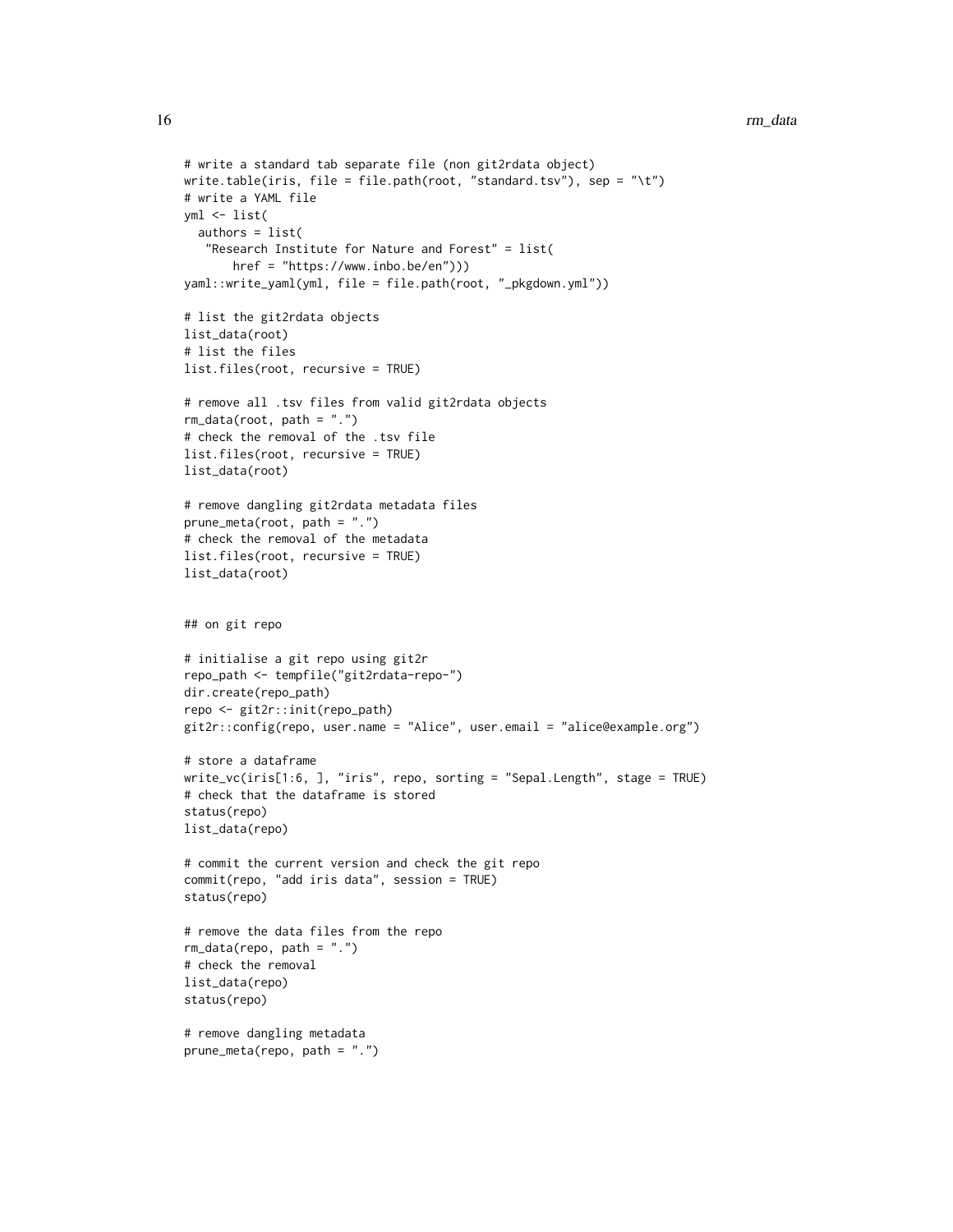<span id="page-16-0"></span>status and the status of the status of the status of the status of the status of the status of the status of the status of the status of the status of the status of the status of the status of the status of the status of t

# check the removal list\_data(repo) status(repo)

<span id="page-16-1"></span>status *Re-exported Function From* git2r

#### Description

See [status](#page-16-1) in git2r.

#### See Also

Other version\_control: [commit\(](#page-1-1)), [pull\(](#page-6-1)), [push\(](#page-6-2)), [recent\\_commit\(](#page-8-1)), [repository\(](#page-13-1))

<span id="page-16-2"></span>

| verify_vc | Read a file an verify the presence of variables |  |
|-----------|-------------------------------------------------|--|
|           |                                                 |  |

#### Description

Reads the file with [read\\_vc\(\)](#page-6-3). Then verifies that every variable listed in variables is present in the data.frame.

#### Usage

```
verify_vc(file, root, variables)
```
#### Arguments

| file      | the name of the git2rdata object. Git2rdata objects cannot have dots in their<br>name. The name may include a relative path. file is a path relative to the root.<br>Note that file must point to a location within root. |
|-----------|---------------------------------------------------------------------------------------------------------------------------------------------------------------------------------------------------------------------------|
| root      | The root of a project. Can be a file path or a git-repository. Defaults to the<br>current working directory (",").                                                                                                        |
| variables | a character vector with variable names.                                                                                                                                                                                   |

#### See Also

Other storage: [list\\_data\(](#page-2-1)), [prune\\_meta\(](#page-3-1)), [read\\_vc\(](#page-6-3)), [relabel\(](#page-10-1)), [rename\\_variable\(](#page-11-1)), [rm\\_data\(](#page-13-2)), [write\\_vc\(](#page-17-1))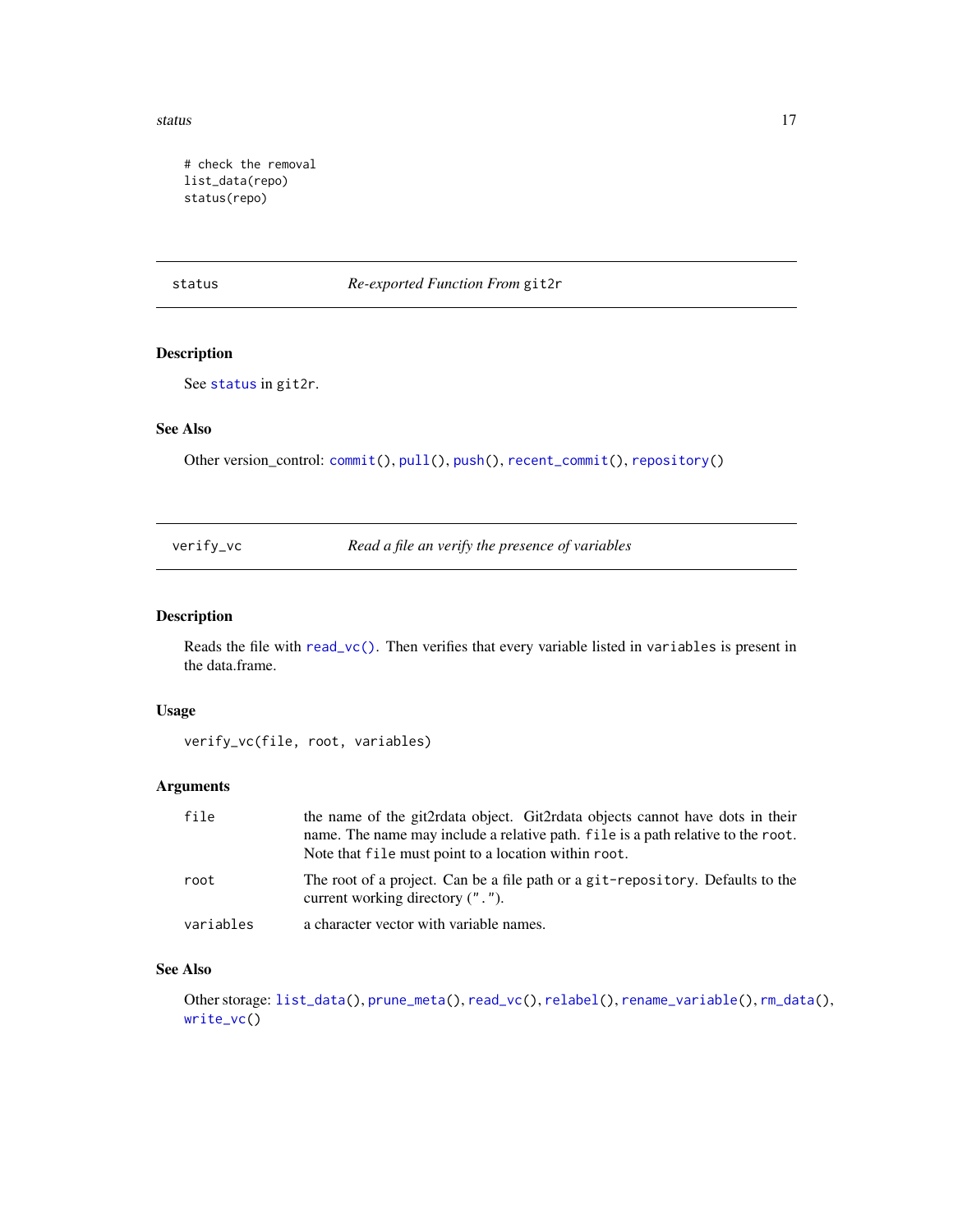A git2rdata object consists of two files. The ".tsv" file contains the raw data as a plain text tab separated file. The ".yml" contains the metadata on the columns in plain text YAML format. See vignette("plain text",package = "git2rdata") for more details on the implementation.

#### Usage

```
write_vc(
  x,
  file,
  root = ".'',sorting,
  strict = TRUE,
  optimize = TRUE,
 na = "NA",...,
  split_by
)
## S3 method for class 'character'
write_vc(
 x,
  file,
  root = ".",
  sorting,
  strict = TRUE,
  optimize = TRUE,
  na = "NA",...,
  split_by = character(0))
## S3 method for class 'git_repository'
write_vc(
  x,
  file,
  root,
  sorting,
  strict = TRUE,
  optimize = TRUE,
  na = "NA",...,
  stage = FALSE,
```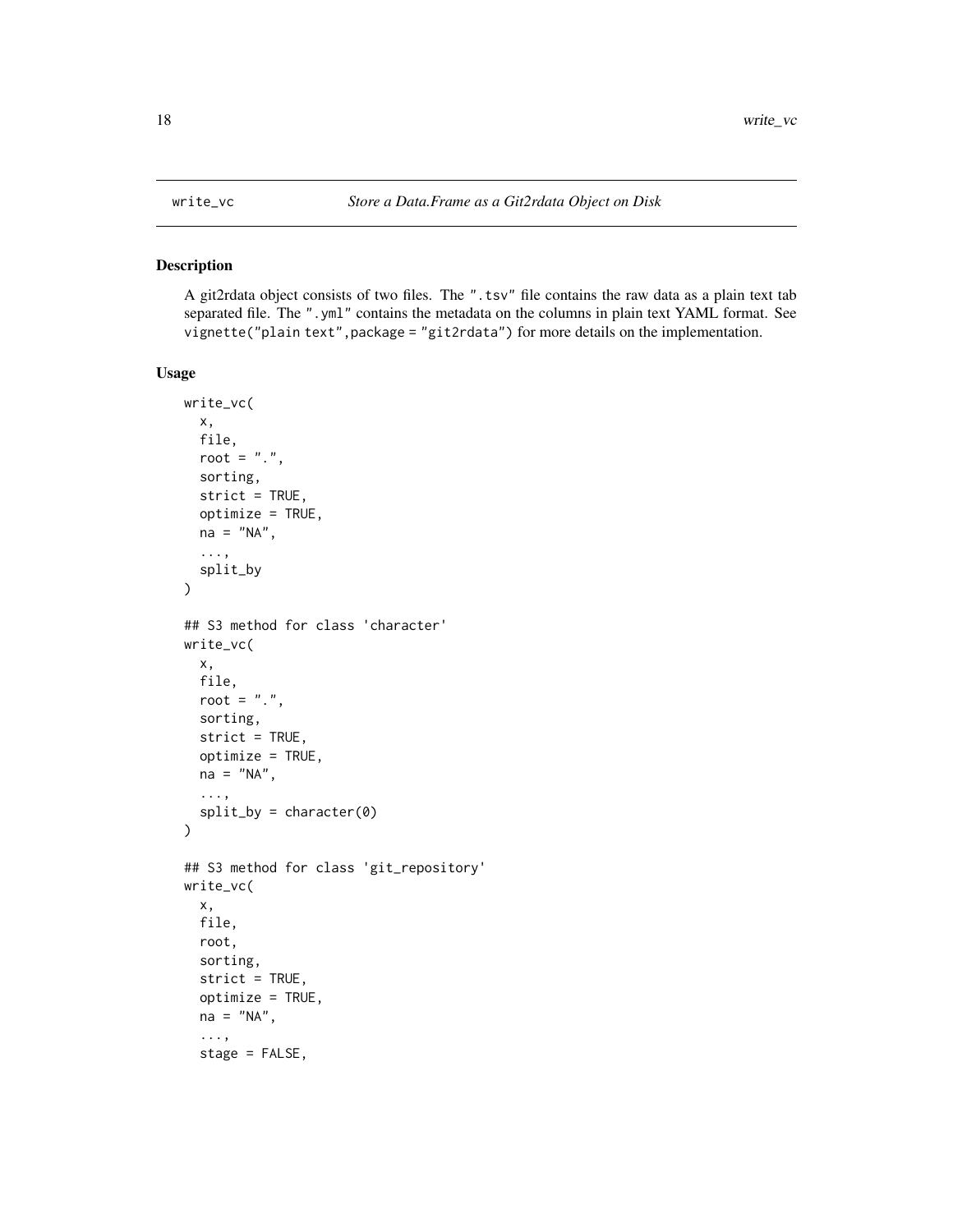#### <span id="page-18-0"></span>write\_vc 19

force = FALSE  $\lambda$ 

#### Arguments

| X        | the data.frame.                                                                                                                                                                                                                                                                                                                                                        |
|----------|------------------------------------------------------------------------------------------------------------------------------------------------------------------------------------------------------------------------------------------------------------------------------------------------------------------------------------------------------------------------|
| file     | the name of the git2rdata object. Git2rdata objects cannot have dots in their<br>name. The name may include a relative path. file is a path relative to the root.<br>Note that file must point to a location within root.                                                                                                                                              |
| root     | The root of a project. Can be a file path or a git-repository. Defaults to the<br>current working directory (".").                                                                                                                                                                                                                                                     |
| sorting  | an optional vector of column names defining which columns to use for sorting<br>x and in what order to use them. The default empty sorting yields a warning.<br>Add sorting to avoid this warning. Strongly recommended in combination<br>with version control. See vignette("efficiency", package = "git2rdata")<br>for an illustration of the importance of sorting. |
| strict   | What to do when the metadata changes. strict = FALSE overwrites the data<br>and the metadata with a warning listing the changes, strict = TRUE returns an<br>error and leaves the data and metadata as is. Defaults to TRUE.                                                                                                                                           |
| optimize | If TRUE, recode the data to get smaller text files. If FALSE, meta() converts the<br>data to character. Defaults to TRUE.                                                                                                                                                                                                                                              |
| na       | the string to use for missing values in the data.                                                                                                                                                                                                                                                                                                                      |
| $\cdots$ | parameters used in some methods                                                                                                                                                                                                                                                                                                                                        |
| split_by | An optional vector of variables name to split the text files. This creates a separate<br>file for every combination. We prepend these variables to the vector of sorting<br>variables.                                                                                                                                                                                 |
| stage    | Logical value indicating whether to stage the changes after writing the data.<br>Defaults to FALSE.                                                                                                                                                                                                                                                                    |
| force    | Add ignored files. Default is FALSE.                                                                                                                                                                                                                                                                                                                                   |

#### Value

a named vector with the file paths relative to root. The names contain the hashes of the files.

#### Note

..generic is a reserved name for the metadata and is a forbidden column name in a data.frame.

#### See Also

```
Other storage: list_data(), prune_meta(), read_vc(), relabel(), rename_variable(), rm_data(),
verify_vc()
```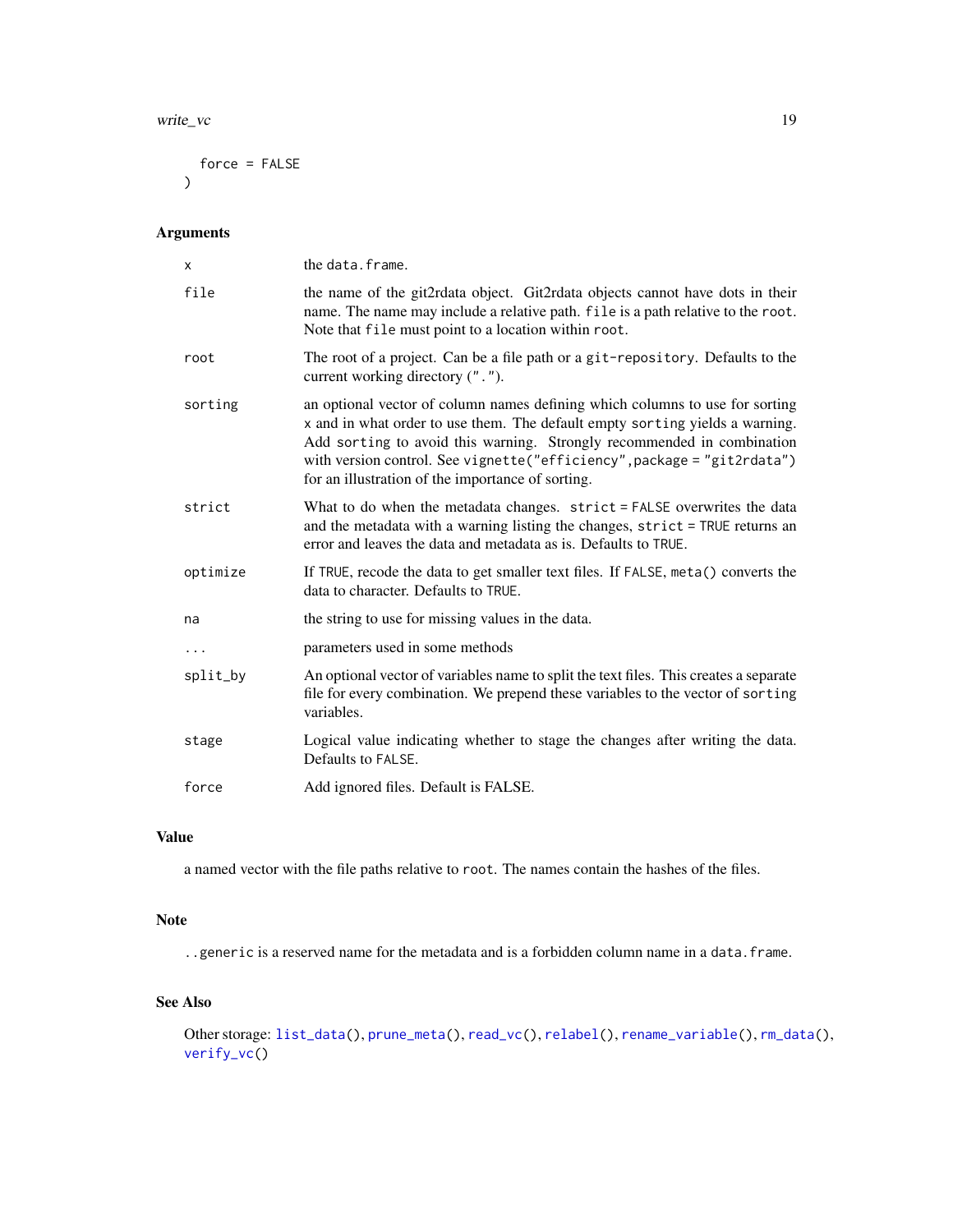```
## on file system
# create a directory
root <- tempfile("git2rdata-")
dir.create(root)
# write a dataframe to the directory
write_vc(iris[1:6, ], file = "iris", root = root, sorting = "Sepal.Length")
# check that a data file (.tsv) and a metadata file (.yml) exist.
list.files(root, recursive = TRUE)
# read the git2rdata object from the directory
read_vc("iris", root)
# store a new version with different observations but the same metadata
write_vc(iris[1:5, ], "iris", root)
list.files(root, recursive = TRUE)
# Removing a column requires version requires new metadata.
# Add strict = FALSE to override the existing metadata.
write_vc(
  iris[1:6, -2], "iris", root, sorting = "Sepal.Length", strict = FALSE
)
list.files(root, recursive = TRUE)
# storing the orignal version again requires another update of the metadata
write_vc(iris[1:6, ], "iris", root, sorting = "Sepal.Width", strict = FALSE)
list.files(root, recursive = TRUE)
# optimize = FALSE stores the data more verbose. This requires larger files.
write_vc(
  iris[1:6,], "iris2", root, sorting = "Sepal.Width", optimize = FALSE)
list.files(root, recursive = TRUE)
## on git repo using a git2r::git-repository
# initialise a git repo using the git2r package
repo_path <- tempfile("git2rdata-repo-")
dir.create(repo_path)
repo <- git2r::init(repo_path)
git2r::config(repo, user.name = "Alice", user.email = "alice@example.org")
# store a dataframe in git repo.
write_vc(iris[1:6, ], file = "iris", root = repo, sorting = "Sepal.Length")
# This git2rdata object is not staged by default.
status(repo)
# read a dataframe from a git repo
read_vc("iris", repo)
# store a new version in the git repo and stage it in one go
write_vc(iris[1:5, ], "iris", repo, stage = TRUE)
status(repo)
```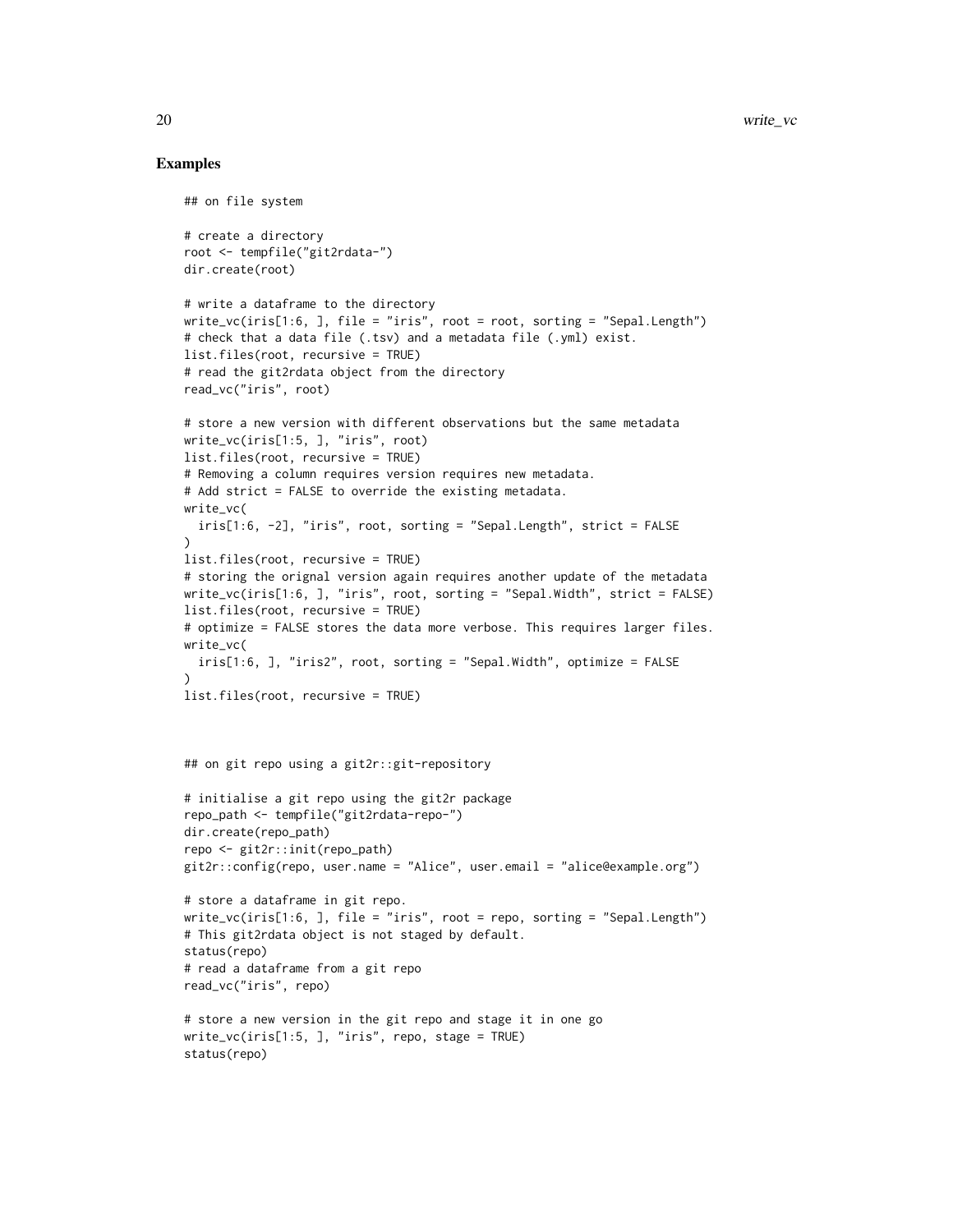```
# store a verbose version in a different gir2data object
write_vc(
iris[1:6, ], "iris2", repo, sorting = "Sepal.Width", optimize = FALSE
\lambdastatus(repo)
```